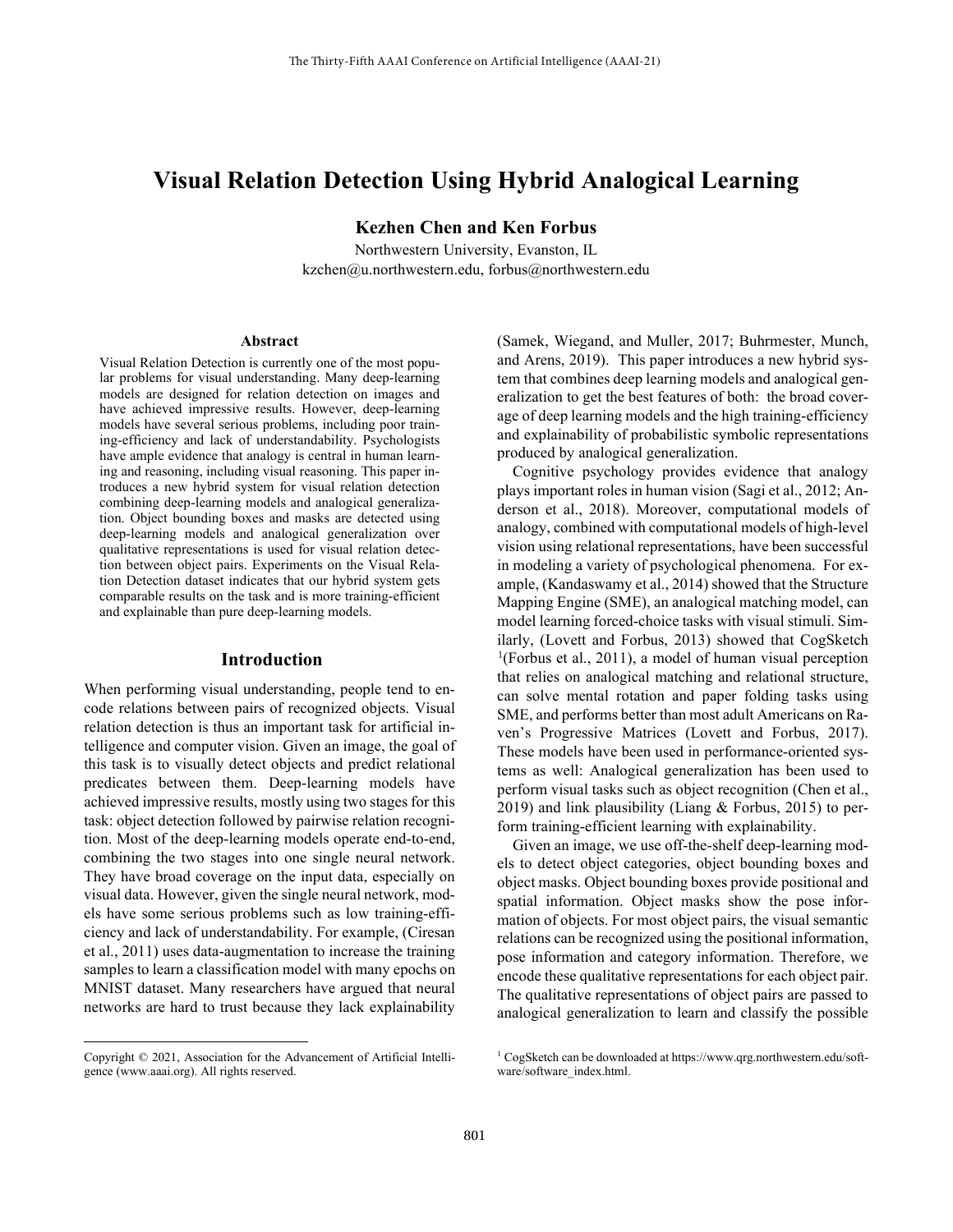visual relations between them. Our contributions are as follows. (1) We propose a new hybrid system that combines deep learning models and analogical generalization on the visual relation detection task. To our knowledge, this is the first system that combines deep learning and analogical learning. (2) We create a novel qualitative representation scheme for encoding pairwise information between pairs of objects. (3) Experiments and analysis show that our system has comparable results with several orders of magnitude fewer examples than pure deep-learning systems require, and the learned generalizations provide explainable models.

# **Related Work**

### **Visual Relation Detection**

In recent years, many approaches have been proposed for visual relation detection and scene graph parsing. The visual relations between two objects are written as a triple < Subject, Relation, Object>, where the detected objects can either be the Object or the Subject in the triple. Most systems use a two-stage pipeline that detect objects from the image first and then classifies the relations between objects. In the first stage, almost all methods use deep learning detectors, either off-the-shelf detectors (Lu et al., 2016; Zhuang et al., 2017; Dai et al., 2017) or fine-tuning with the relationship datasets (Li et al., 2017; Xu et al., 2017). In the second stage, the visual relation task is usually regarded as a classification task and a relation is predicted for each pair. Various architectures have been used for encoding and classification. For example, (Zellers et al., 2018) uses stacks of LSTMs to encode the features of object pairs. (Yang et al., 2018) uses an attentional graph convolutional network for encoding the context information of objects. (Tang et al., 2018) applied tree structure encoding and decoding for scene graph generation.

However, these deep-learning models require multiple epochs for training and produce results that are hard to understand. Our approach combines the deep learning models and analogical learning, to improve understandability and training cost. Following the two-stage scheme, our approach uses analogical generalization to classify relations over symbolic qualitative representations for each pair of objects in the second stage. Thus, the learned generalizations for each type of relation can be easily explored and explained and in the second stage, our approach requires fewer examples for training, more like humans.

### **Analogical Learning**

Analogy is one of the essential capabilities in human learning (Gentner 2003). Analogical learning involves three core processes: analogical matching, analogical retrieval, and analogical generalization. This *analogy stack*, described in more detail below, provides analogical learning capabilities that have been used in multiple tasks, including visual tasks (Chen et al., 2019; Chen and Forbus, 2018). However, the automatic visual encoding processes used in prior experiments lacked breadth: They handled simple images, as found in visual problem-solving tasks, or Kinect data. Here we use deep learning to do some of the initial encoding, in a way that takes advantage of its broad coverage, while maintaining the training efficiency and explainability of analogical learning.

# **Approach**

Our system uses a two-stage pipeline of object detection followed by pairwise relation detection. The overview of the pipeline is depicted in Figure 1. Given an image, object detection uses deep learning models to detect bounding boxes, instance segmentations and their categories of objects.



Figure 1: The pipeline overview to learn visual relation classification. Given an image, our system uses Faster-RCNN and Mask-RCNN to detect bounding boxes, instance segmentations, and categories of objects. Then, detection results are imported into CogSketch. CogSketch computes qualitative representations for each pair of objects based on a novel encoding scheme, including object encodings and pair encodings. Generated qualitative representations are added into targeted generalization pools in our analogical generalization model, SAGE. SAGE learns probabilistic relational generalizations, which are used for classification.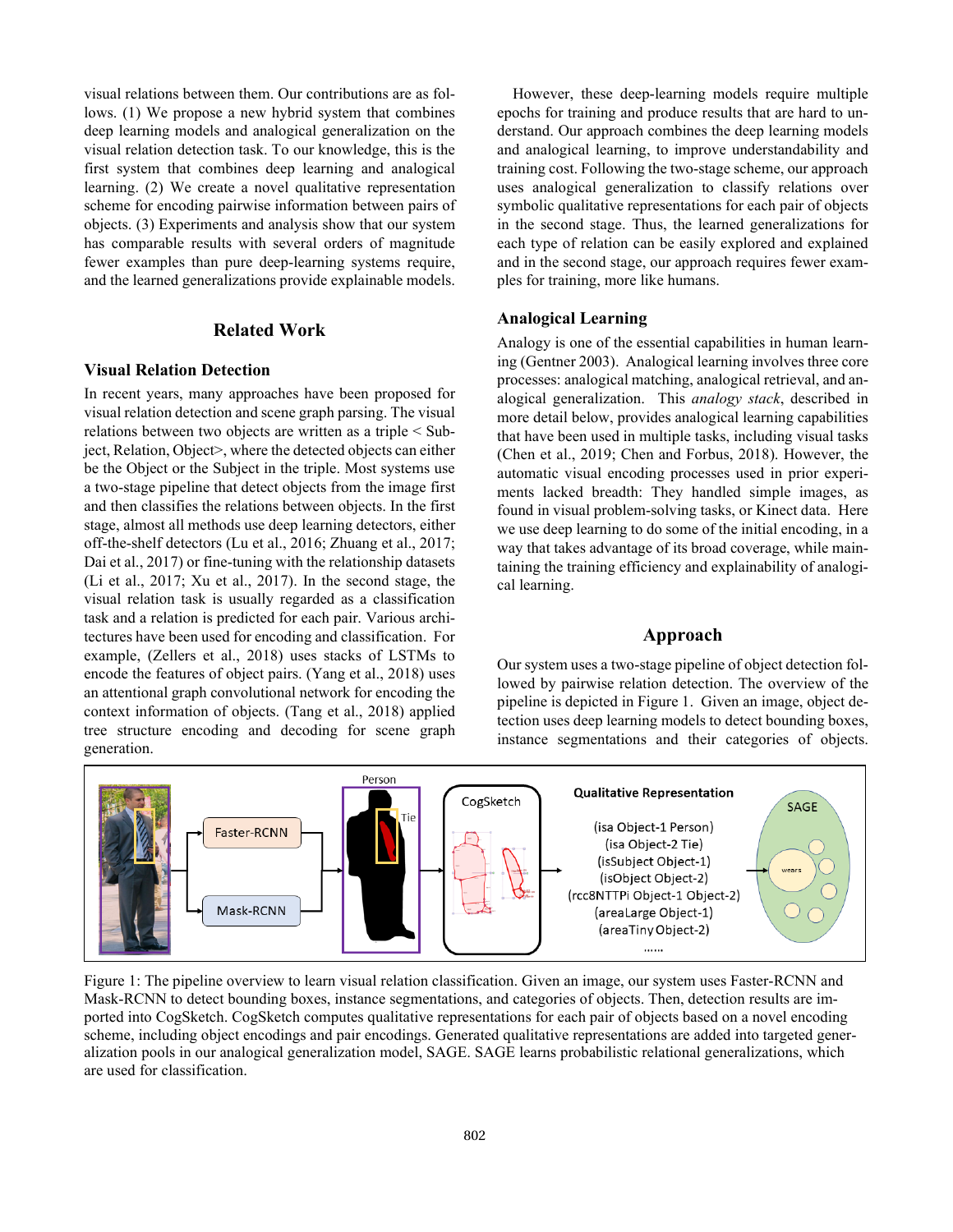Object bounding boxes provide positional information, object masks give pose information and object categories provide the semantic category of objects. The second stage automatically computes qualitative visual representations based on our novel encoding scheme for pairs of objects. During training, analogical generalization is used to learn analogical models for the semantic relations, and during testing, analogical retrieval is used to classify the relationship for each pair of objects. We discuss each stage in turn next.

# **Object Detection**

In the first stage, we need to detect objects from images. To classify the visual relations in the second stage, the bounding box, mask, and category of each object are generated to provide enough information for encoding object pairs. We use Faster-RCNN (Ren et al., 2015) with VGG16 backbone to detect the object bounding boxes and categories. Faster-RCNN has two modules for object detection. The first module is a deep fully convolutional neural network that proposes regions, and the second module is the Faster-RCNN detector that uses regions for object detection. Given an image, Faster-RCNN generates a set of bounding boxes. Each box has an object prediction label and confidence score. The bounding boxes are filtered with a threshold to generate the final set. In our experiments, Faster-RCNN is pre-trained on COCO dataset (Lin et al., 2014) and trained on targeted visual relation datasets.

To detect object masks, we utilize Mask-RCNN model (He et al., 2018) with Resnet-50 as the backbone for instance segmentation. Mask-RCNN also has two modules. The first module is similar to Faster-RCNN, proposing regions for objects. The second module uses proposed regions to generate instance segmentation masks for objects. As most of the visual relation datasets do not have instance segmentation annotations, we directly detect object masks using a Mask-RCNN trained on COCO dataset.

During testing, Faster-RCNN detects the object bounding boxes and their categories. Mask-RCNN detects the object segmentations and the bounding boxes of corresponding segments. For each detected object from Faster-RCNN, we computed the intersection of union (IoU) between the

bounding boxes from Faster-RCNN and Mask-RCNN. If the IoU is larger than 0.7, the corresponding instance segments from Mask-RCNN are assigned to the object. Otherwise, we regard the bounding boxes as the masks of the objects. In the next stage, we describe how the detection results are used for pairwise relation detection.

## **Pairwise Relation Detection**

During training, we use the ground truth triples, i.e. <Object, Relation, Subject>, as training data for analogical generalization. Given the detected bounding boxes, categories, and segmentations of the Object and Subject of the triple, our system is trained to learn analogical models of the Relation, based on automatically constructed qualitative visual representation. During inference, analogical retrieval is used to identify the relation with highest probability for each pair of entities detected from detection stage. To model the information between two detected objects, we first describe our visual encoding scheme for generating the symbolic representations. Then we describe how analogical learning performs relation detection training. Finally, the inference process is presented.

**Symbolic representations for object pairs:** For each pair of objects, we build symbolic representations to represent the details of each object and spatial information between them. We use the off-the-shelf CogSketch system (Forbus et al. 2011) to help compute spatial information and relational predicates. CogSketch is a model of human visual perception that relies on analogical matching and relational structure. CogSketch uses  $NextKB^2$  $NextKB^2$ , an off-the-shelf open-source broad coverage knowledge base. NextKB includes a largescale lexicon that maps words to OpenCyc and FrameNet concepts. We use this lexicon to map labels produced by deep learning modules into concepts.

We divide the symbolic representations of object pairs into two parts: *Obj-reps and Spa-reps*. Obj-reps consists of facts for each object generated from their masks and categories. Spa-reps consist of the spatial relations between the pair of objects generated from their bounding boxes.

In Obj-reps, object category and pose are encoded. The semantic category is produced by using lexical lookup from the word produced as the category label to map that into the

| Attribute                 | Description                                              | Example                   |
|---------------------------|----------------------------------------------------------|---------------------------|
| Cross-sectional curvature | Whether the edges of the shape are straight or curved.   | $\text{(allCurved EC-1)}$ |
| Edge concavity            | Whether the shape has concave edges.                     | (hasConcavedEdge EC-1)    |
| <b>Shape Estimation</b>   | The simple geometric shape that is closest to the shape. | (ellipseSystemShape EC-1) |
| Rectangularity            | How much the shape looks like a rectangle.               | (highRectangularity EC-1) |

Table 1: Detailed description of four attributes that describe geon shapes.

<span id="page-2-0"></span><sup>2</sup> NextKB can be downloaded at https://www.qrg.northwestern.edu/nextkb/index.html.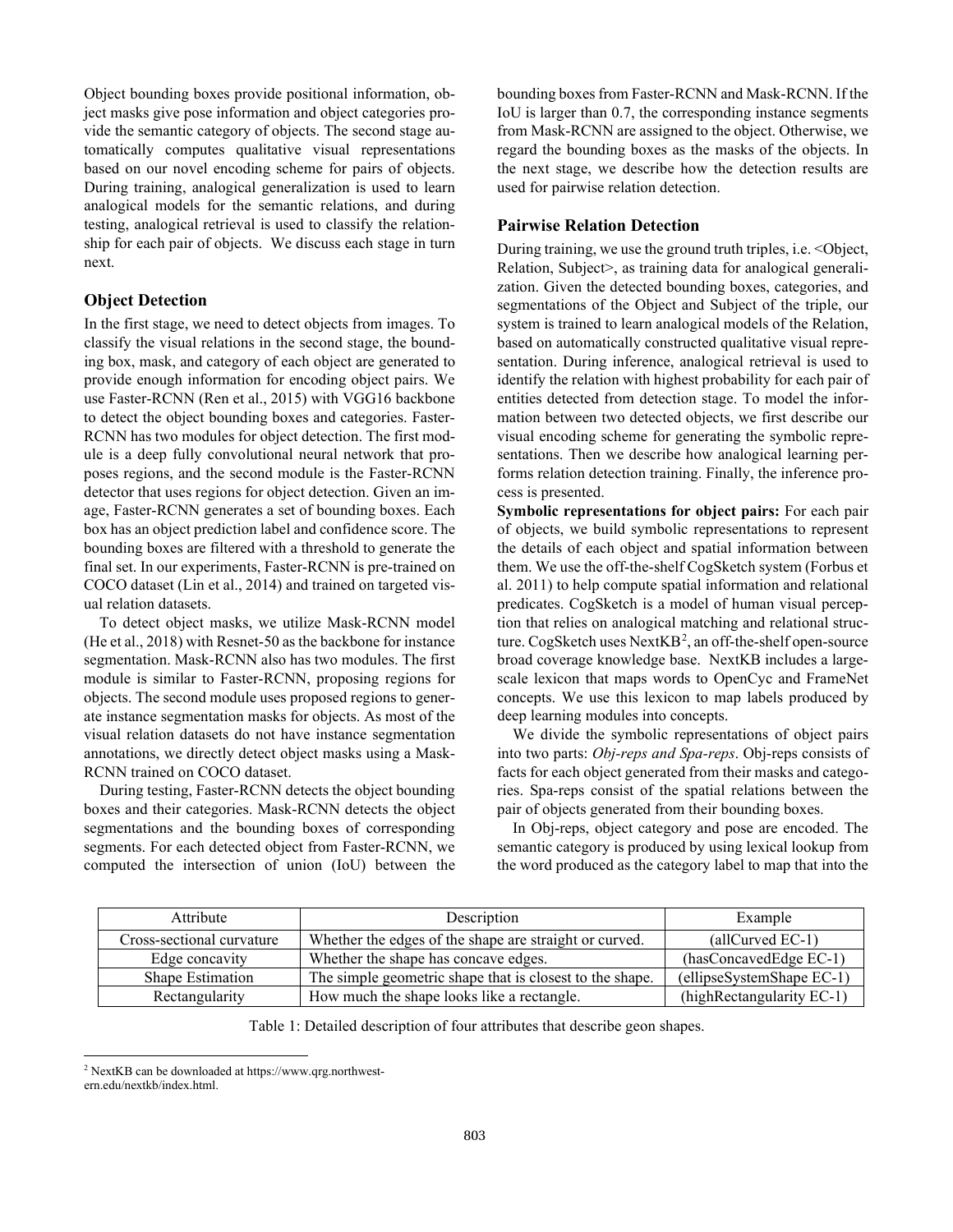OpenCyc ontology. We use the predicate *isa* from OpenCyc to describe an object's category, for example,

#### *(isa Object-1 Person)*

indicates that the object *Object-1* is an instance of the category *Person*.

For object pose, we use the encoding approach from (Chen et al., 2019) to generate a geon representation. The encoding approach is inspired from recognition-by-component theory (Biederman, 1987), that people seem to encode visual input as a combination of simple shapes. In this encoding scheme, object masks imported into CogSketch are segmented into a set of *edge cycles* (Forbus et al., 2011), which are closed simple shapes. CogSketch computes the medial axis transform on the shape and generates *concave closures*, which are pairs of points on the object contour where the object is concave. A segmentation line is added to each concave closure to generate the set of segments represented as edge cycles. Each segment is described using four different attributes: *cross-sectional curvature, edge concavity, shape estimation, rectangularity*. Table 1 shows the details of each attribute. The connection relation and positional relation are described between each pair of segments. For each segment in an object, we use a predicate *isSegment* to indicate that the segment is part of the object, for example,

# *(isSegment Edge-Cycle-1 Object-1)*

Figure 2 shows an object mask labeled as Person, the geonsegmentation and its corresponding Obj-reps. Obj-reps are computed for both Object and Subject of a triple.

For each pair of objects, each has a role in a relation triple, either Object or Subject. We use the unary predicates *isObject* and *isSubject* to indicate the roles for each object, for example,

*(isObject Object-1)*





<span id="page-3-0"></span><sup>3</sup> SME version 4 can be downloaded at https://www.qrg.northwestern.edu/software/sme4/index.html.

Spa-reps encode three types of spatial information between the pair of bounding boxes: RCC8 information (Cohn, 1996), positional information, and size information. RCC8 is widely used in qualitative spatial reasoning to describe topological relationships between regions. For example, if the bounding box of the tie is completely inside the bounding box for a person, this would be expressed as

#### *(rcc8-NTPPi Tie Person)*

We use six positional relations: *above, rightOf, enclosesHorizontally, enclosesVertically, centerAbove and centerRightOf.* The first four predicates describe the positional information on bounding boxes and the last two describe the positional information for their center points.

Size information is encoded with four predicates: *areaTiny, areaSmall, areaMedium* and *areaLarge*. The larger box in the pair is encoded as *areaLarge* and the smaller box is encoded based on the size relative to the larger box. If the area of smaller box is less than ¼ the area of the larger box, it is encoded as *areaTiny*. If the area of smaller box is between the  $\frac{1}{4}$  and  $\frac{1}{2}$  the area of the larger box, it is encoded as *areaSmall*. Similarly, if it is between ½ and ¾ the area of larger box, it is encoded as *areaMedium* and above ¾ is encoded as *areaLarge*. The size predicates are unary, for example,

## *(areaLarge Object-1)*

Combining the Obj-reps and Spa-reps, a relational representation is created for an object pair. Next, we describe how the relational representations of object pairs are used in analogical learning.

**Analogical Learning:** Our analogy stack uses three processes. Analogical matching is handled by the structure mapping engine  $(SME<sup>3</sup>)$  $(SME<sup>3</sup>)$  $(SME<sup>3</sup>)$  (Forbus et al., 2017) for analogical matching, analogical retrieval by MAC/FAC (Forbus et al., 1995), and generalization is performed by the Sequential Analogical Generalization Engine (SAGE) (McLure et al., 2015). We summarize each in turn.

SME is a computational model of analogical matching and similarity based on Structure Mapping Theory (Gentner, 1983). Given two cases consisting of structured, relational representations, called the *base* and *target*, SME computes a mapping between them. A mapping includes a set of correspondences that align entities and relations in the base and target, a similarity score that indicates how similar the base and the target are, and candidate inference, which are projections of unaligned structure from one case to the other, based on the correspondences. Here SME is used as a similarity metric and a means of combining cases into generalizations, as described below.

The MAC/FAC algorithm models analogical retrieval. Given a *probe* (a case) and a library of cases, MAC/FAC retrieves a highly similar case to the probe from that library.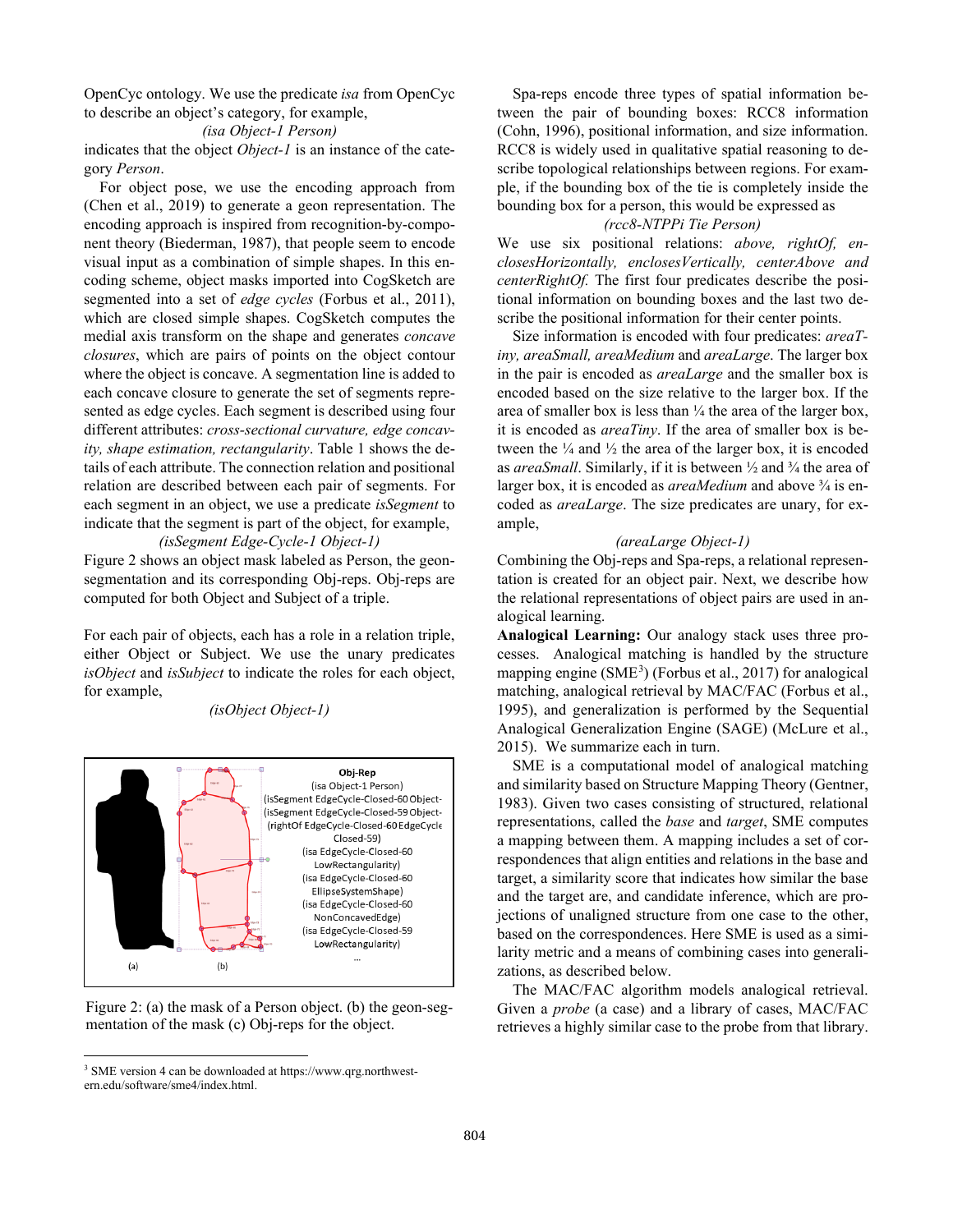When cases are added to the library, a *content vector* is automatically constructed from the case, where each dimension represents the number of occurrences of a predicate in that case. The dot product of two content vectors provides a rough estimate of what SME would compute for a similarity score for the corresponding structured cases. Thus, the first stage, MAC, is a map/reduce operation, with content vector dot product of the probe with all the cases followed by accumulating the best *N* results. (In these experiments,  $N = 5$ .) The FAC stage is also map/reduce but using SME to compare the probe with the cases returned by MAC, returning the most similar case as a reminding. MAC provides scalability, while FAC provides the sensitivity to structure that human remindings exhibit. MAC/FAC is used for retrieval during both training and testing.

SAGE models analogical generalization. Each concept to be learned is represented by a *generalization pool* (aka *gpool*), which, given an incremental stream of examples, constructs a set of probabilistic generalizations and outliers that constitute an *analogical model* of that concept. Each item in a gpool is a disjunct in the model. There are two basic operations: adding an example and classifying an example.

When adding a training example to a gpool, MAC/FAC is used to retrieve the most similar item, treating the gpool as a case library. An *assimilation threshold* is used to determine whether an example is sufficiently similar to be merged. If the similarity is below this threshold, the new example is added to the gpool as an outlier. Otherwise, if the reminding is another example, then a new generalization is formed. This involves replacing non-identical aligned entities with new unique symbols (i.e. *skolems*) and taking the union of the statements involved. A probability is calculated for each statement, 1.0 if it is aligned in the match, and 0.5 otherwise. If the reminding is a generalization, it is updated by adding new statements, and perhaps new skolems, and updating the probability for each statement. Thus, a statement's probability reflects the frequency with which the examples assimilated into it contained an expression that mapped to that statement. Statements whose probability gets too low are eventually deleted. Since SAGE can accumulate multiple generalizations and outliers, it is like k-means with outliers, except that there is no a priori determination of how many clusters are needed: SAGE automatically derives that from the data.

For visual relation detection, the model needs to classify a relation category for a pair of objects. As the geon representations have many facts when object contours are complicated and each gpool has many cases, we use two-step process for relation classification to speed up the retrieval and scope relations to improve performance. In the first step, only object categories in Obj-reps and Spa-reps are used to provide a rough estimation for relations. We call this the *rough case* for an example. In the second step, full Obj-reps

and Spa-reps are combined to predict the final relation from the estimated relations in first step. We call this the *full case* for an example. For every relation, there are two gpools, one for rough cases and one for full cases. During training, each relation triple has its rough and full cases computed, which are added to the appropriate gpools.

**Relation Detection:** Given a pair of objects detected in an image by the first stage, our algorithm builds its rough case and full case, as per above. The rough case is used as a probe to MAC/FAC, with all gpools for rough cases serving as the case library. The relations corresponding to the top five retrievals are used as filters for retrieval over full cases. That is, the full case is used as a probe with MAC/FAC over the union of all full-case gpools whose relations were retrieved in the prior step. The relation associated with the highest similarity score retrieved by MAC/FAC is assigned to the pair of entities as its classification. This process is run over every pair of detected objects in the image.

# **Experiments**

We evaluate our hybrid system on the Visual Relationship Dataset (VRD) (Lu et al., 2016). We show that our model can get competitive results with lower training cost. Detecting a visual relational tuple involves classifying both object entities, the predicate between them, and the bounding boxes of both entities. Consequently, the performance of models relies on both the accuracy of object entity detectors and the visual relationship classifiers.

Following (Lu et al., 2016), we measure two conditions to evaluate the performance of our model. The first condition is predicate detection (PREDT). In PREDT, the input is an image, a set of localized objects in the image and their labels. The task is to predict a set of possible predicates between pairs of objects. This condition shows how relation detection via analogical learning performs on ground truth

| Models                 | Re-        | $Re-$    |
|------------------------|------------|----------|
|                        | call $@50$ | call@100 |
| VRD (Lu et al., 2016)  | 47.87      | 47.87    |
| VTransE (Zhang et al., | 44.76      | 44.76    |
| 2017)                  |            |          |
| Zoom-Net (Yin et al.,  | 50.69      | 50.69    |
| 2018)                  |            |          |
| LK (Yu et al., 2017)   | 55.16      | 55.16    |
| $CAI+SCA-M$            | 55.98      | 55.98    |
| (Yin et al., 2018)     |            |          |
| <b>MMLFM-LC</b>        | 56.65      | 56.65    |
| (Ma et al., 2019)      |            |          |
| Ours                   | 52.38      | 52.38    |

Table 2: Results of PREDT condition on VRD dataset.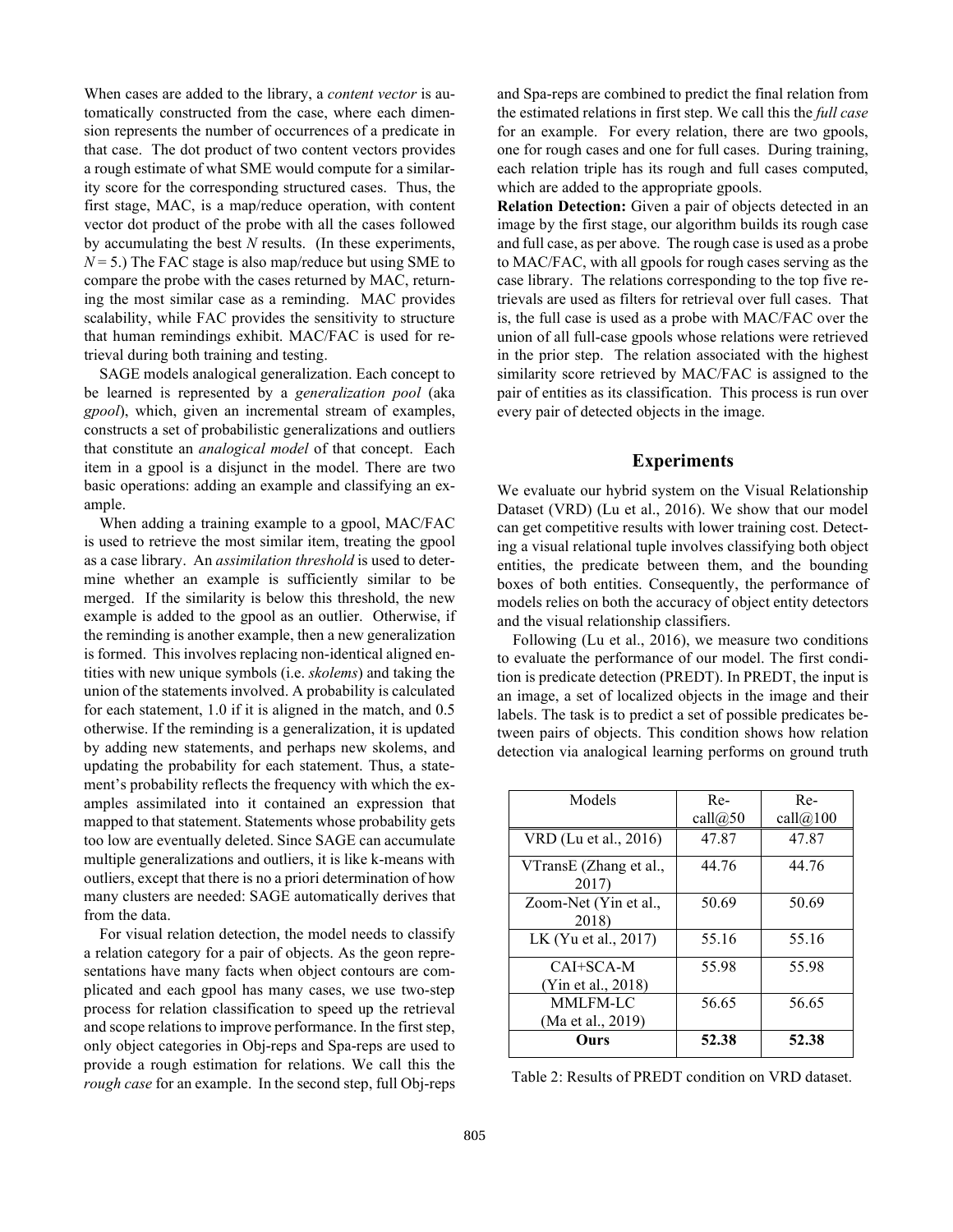| <b>Models</b>                        | Recall@50 | Recall@100 |  |
|--------------------------------------|-----------|------------|--|
| VTransE (Zhang et al., 2017)         | 14.07     | 15.20      |  |
| SA-Full (Peyre et al., 2017)         | 15.80     | 17.10      |  |
| Zoom-Net (Yin et al., 2018)          | 21.37     | 27.30      |  |
| CAI+SCA-M (Yin et al., 2018)         | 22.34     | 28.52      |  |
| KL (Yu et al., 2017)                 | 22.68     | 31.89      |  |
| Large-Scale VLU (Zhang et al., 2019) | 26.98     | 32.63      |  |
| Ours                                 | 16.12     | 18.41      |  |

Table 3: Results of RELDT condition on VRD dataset*.* 

inputs. The second condition is relationship detection (RELDT). In RELDT, the input is only an image. The task is to output a set of triples <Object, Relation, Subject> and localize both entities in the image having at least 0.5 overlap with their ground truth boxes simultaneously. This condition evaluates how the whole pipeline performs on visual relation detection. We use the same evaluation metrices Recall $@50$  and Recall $@100$  as in (Zhang et al., 2019). The details of VRD dataset and implementations are introduced below.

# **Visual Relationship Detection Dataset**

This dataset contains 5,000 images with 100 object categories and 70 predicates. There are 37,993 triple combinations total. We follow the popular train/test split, using 4,000 images for training and the other 1,000 images for testing. We trained the Faster-RCNN model using the method from (Zhang et al., 2019). For Mask-RCNN, since the VRD dataset lacks instance segmentation annotations, we directly use the checkpoint pre-trained on COCO dataset<sup>[4](#page-5-0)</sup>. In SAGE, we use 0.8 for the assimilation threshold and 0.2 for the cutoff threshold (which eliminates low-probability facts from a generalization). Table 2 shows the results on PREDT task comparing with (Lu et al., 2016). Table 3 shows the results comparing with other state-of-art models on RELDT dataset. Besides the results in the two tables, we also compute Recall@1 of our model. Our system achieves 32.26 for Recall@1 in PREDT task and 8.91 in RELDT task.

### **Discussion**

In Table 2, we compare our system with several existing models. From the results, our system outperforms three baseline models. In PREDT task, the ground truth object bounding boxes and categories are passed into model. The results show that our hybrid system has good performance when the object detection results are good. In Table 3, our results are better than VTransE and SA-Full. In RELDT task, detected object bounding boxes and categories from object detection model are used. Thus, the relation predication results depend on both the performance of object detections and relation classification. The results prove that our hybrid system has reasonable adaptation on noisy object detection results.

Indeed, although our model does not outperform all baselines, we use much less training cost to achieve this performance. Firstly, all baselines use the pre-trained object detector models in their first stage, which has similar cost as our model. However, using analogical learning, our model learns the generalization pools in the second stage with only one epoch on the whole training dataset. All other deep learning baselines require 7 to 30 epochs on the whole training dataset to converge. Thus, our model uses less training time to achieve the results. Also, analogical learning does not require to use expensive hardware resources such as GPUs, but all deep learning baselines need to use GPUs to speed up the training process. Besides less training cost, analogical learning is easier to understand than deep learning models. In the next section, we discuss the explainability of our model.

# **Explainability**

The use of analogical learning for relation detection provides strong explainability. The contents of SAGE generalization pools consist of schema-like descriptions which can be easily understood by people. For example, Figure 3 shows the descriptions of the largest generalizations in Above and Wears gpools. In the generalization of Above, (centerAbove O1 O2) has probability score 1.0. O1 and O2 are the skolems for two different objects. This fact shows that, in many cases for this relation, the center of one object bounding boxes is above the center of the other object. Also, this generalization reveals information about common object types, e.g. that objects of type Sky have the relation Above with objects of types Building, Tree, Mountain, etc.

<span id="page-5-0"></span><sup>4</sup> We use the pre-trained model from https://github.com/facebookresearch/detectron2.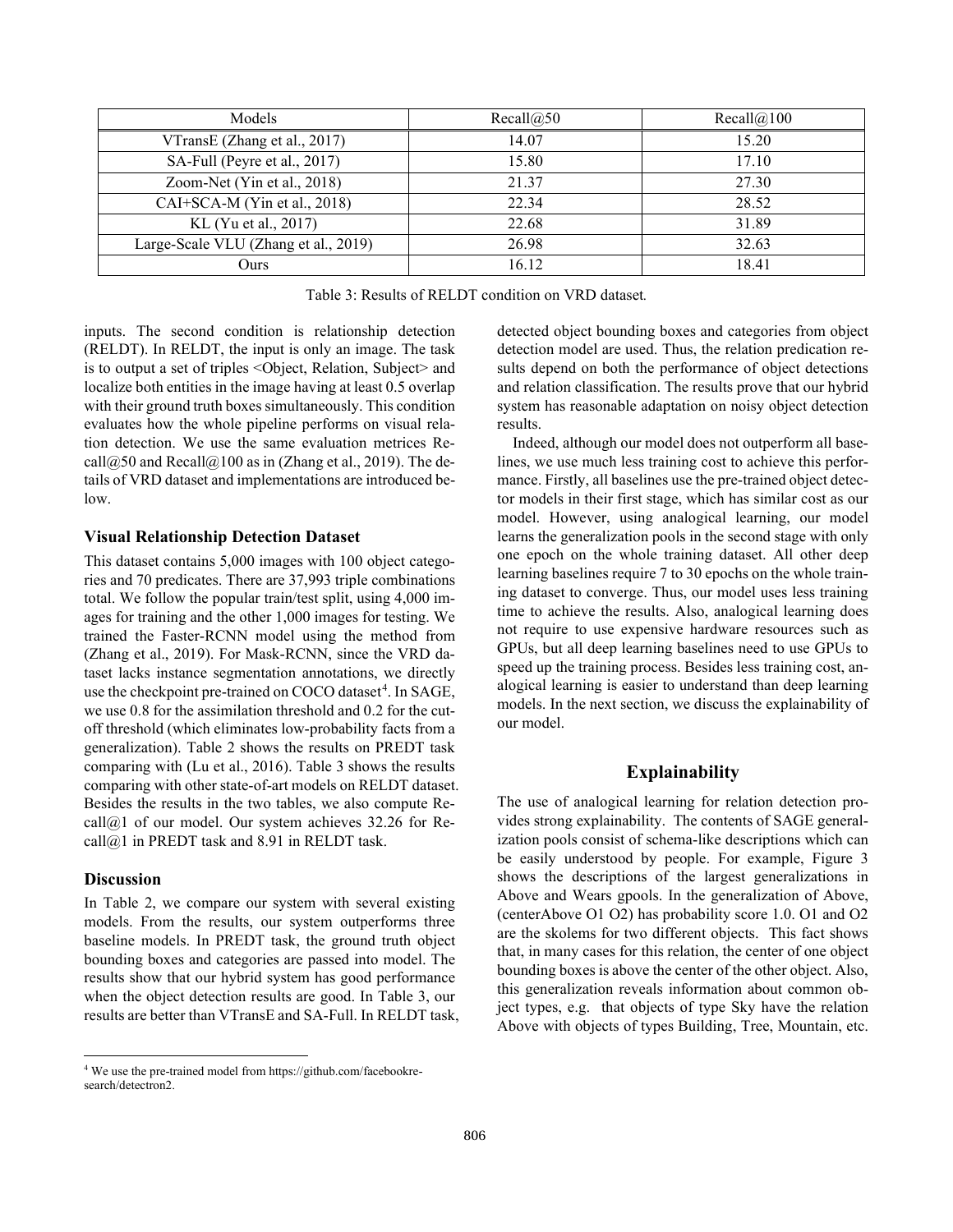| Above: SageGen0       |           | <b>Wears: SageGen0</b> |            |
|-----------------------|-----------|------------------------|------------|
| (centerAbove O-1 O-2) | 1.0       | (areaLarge O-2)        | 1.0        |
| (isObiect O-2)        | 1.0       | (centerAbove O-2 O-1)  | 1.0        |
| (isSubject O-1)       | 1.0       | (isa O-2 Person)       | 1.0        |
| (rcc8-PO O-1 O-2)     | 1.0       | (isObject O-1)         | 1.0        |
| (areaLarge O-1)       | 0.9802955 | (isSubject O-2)        | 1.0        |
| (isa O-1 Sky)         | 0.9359606 | (rcc8-PO O-1 O-2)      | 0.9674796  |
| (above 0-1 0-2)       | 0.7832512 | (areaSmall O-1)        | 0.6585366  |
| (areaTinyO-2)         | 0.5270934 | (isa O-1 Pants)        | 0.4146341  |
| (isa O-2 Building)    | 0.2364532 | (isa O-1 Shoes)        | 0.2926829  |
| (isa O-2 Tree)        | 0.0985222 | (isa O-1 Jeans)        | 0.1463414  |
| (isa O-2 Mountain)    | 0.0837438 | (isa O-1 Shorts)       | 0.10569106 |
|                       |           |                        |            |

Figure 3: Scheme-like descriptions and corresponding probabilities in largest generalizations of Above and Wears gpools.

Similarly, objects of type Sky tend to have (areaLarge O-1) and all other objects have (areaTiny O-2), which means Sky is much larger than other objects. In the generalization of Wears, one of the objects is Person and the other object is clothes for lower body, such as Pants, Jeans or Shorts. Therefore, Person has large area and cloth objects have small area. The RCC8 relation PO has high score in this generalization, which means the two objects have intersection with each other. These probabilistic generalizations provide new insights, including possibly into dataset bias. Moreover, one interesting possibility is tuning learned knowledge, via trainers manually editing facts, something which is difficult for deep learning models.

## **Conclusion**

We present a hybrid system combining deep learning models and analogical learning on visual relation detection using object information and spatial information between objects. Results on the PREDT task indicate that given accurate object detections, analogical learning is a promising approach to detect relations in images. Furthermore, analogical learning is more efficient for training than deep learning and has better explainability. People can easily explore the learned generalizations to understand the high-probability generalizations and outliers, which provides a more solid foundation for building reliable and human-like visual systems. Results on RELDT also shows that analogical learning is flexible enough to combine with other methods.

 We see two important lines of future work. The first is to examine performance with other deep-learning modules in the first encoding stage. The second is to explore doing richer encoding of object shapes, moving beyond bounding boxes and including part information about objects.

## **References**

Anderson, E. M.; Chang, Y.; Hespos, S.; and Gentner, D. 2018. Comparison within pairs promotes analogical abstraction in three-month-olds. *Cognition*, pages 176:74-86.

Buhrmester, V.; Munch, D.; and Arens, M. 2019. Analysis of explainers of black box deep neural networks for computer vision: a survey. *arXiv preprint arXiv:1911.12116.*

Cohn, A. Calculi for qualitative spatial reasoning. In *Artificial Intelligence and Symbolic Mathematical Computation*, *LNCS 1138*, (pp. 124-143). New York: Springer-Verlag.

Ciresan, D.C.; Meier, U.; Gambardella, L. M.; and Schmidhuber, J. 2011. Convolutional neural network committees for handwritten character classification. *Document Analysis and Recognition (ICDAR),* Page. 1135-1139.

Chen, K.; Rabkina, I.; McLure, M. D.; and Forbus, K. D. 2019. Human-like Sketch Object Recognition via Analogical Learning. *Proceedings of the AAAI Conference on Artificial Intelligence*, Vol. 33, 1336-1343.

Chen, K.; and Forbus, K.D. 2018. Action Recognition from Skeleton Data via Analogical Generalization over Qualitative Representations. *Proceedings of the AAAI Conference on Artificial Intelligence*, Vol. 32.

Crouse, M.; McFate, C.; and Forbus, K.D. 2018. Learning from Unannotated QA Pairs to Analogically Disambiguate and Answer Questions. In *Proceedings of AAAI Conference on Artificial Intelligence*.

Dai, B.; Zhang, Y.; and Lin, D. 2017. Detecting visual relationships with deep relational networks. *IEEE conference on computer vision and pattern recognition*.

Deng, J.; Dong, W.; Socher, R.; Li, L.J.; Li, K.; and Li F. F. 2009. Imagenet: A large-scale hierarchical image database. *IEEE conference on computer vision and pattern recognition*.

Forbus, K. D. 1995. MAC/FAC: A model of similaritybased retrieval. *Cognitive Science*, 131-205.

Forbus, K.D.; Usher, J.; Lovett, A.; Lockwood, K.; and Wetzel, J. 2011. CogSketch: Sketch understanding for cognitive science research and for education. Cognitive Science, 3, no. 4, 648-666.

Forbus, K. D.; Ferguson, R. W.; Lovett, A.; and Gentner, D. 2017. Extending SME to handle large-scale cognitive modeling. *Cognitive Science*, 1152-1201.

Gentner, D. 1983. Structure-mapping: A theoretical framework for analogy. *Cognitive Science*, 7, 155-170

Gentner, D. 2003. Why we're so smart. In *Language in Mind: Advances in the study of language and thought* (pp. 195-235). MIT Press.

He, K.; Gkioxari, G.; Dollar, Piotr.; and Girshick, R. 2017. Mask R-CNN. *arXiv preprint arXiv:1703.06870*

Kuznetsova, A.; Rom, H.; Alldrin, N.; Uijlings, J.; Krasin, I.; Pont-Tuset, J.; Kamali, S.; Popov, S.; Malloci, M.; Duerig, T.; and Ferrari. V. 2018. The Open Images Dataset V4: Unified image classification, object detection, and visual relationship detection at scale. *arXiv preprint*, 1881.00982.

Krishna, R.; Zhu, Y.; Groth, O.; Johnson, J.; Hata, K.; Kravitz, J.; Chen, S.; Kalantidis, Y.; Li, L.J.; Shamma, D. A.; Bernstein, M. S. and Li, F. F. 2017. Visual Genome: Connecting Language and Vision Using Crowdsourced Dense Image Annotations. *International Journal of Computer Vision*, 123.1.

Kandaswamy, S.; Forbus, K.D.; and Gentner, D. 2014. Modeling Learning via Progressive Alignment using